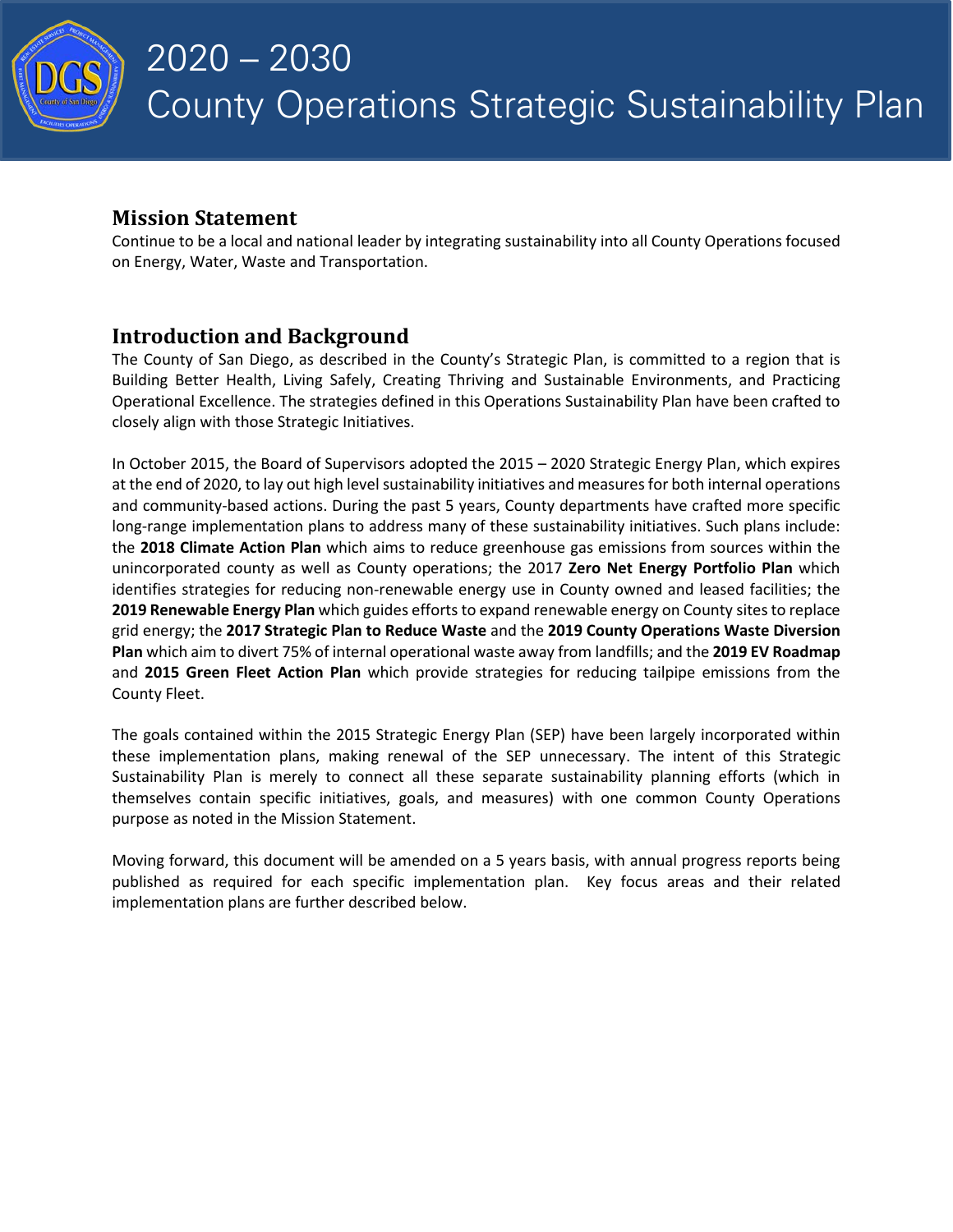# **Focus Areas**



# **Energy**

## **Goals**

- Reduce energy use and greenhouse gas emissions
- Promote clean energy production
- Provide sound facility energy management
- Achieve cost savings

# **Implementing Documents**

# 2017 Zero Net Energy Portfolio Plan

- Sets 50% energy use reduction target by 2030 from 2016 baseline
- 5 strategies include: Proactively Manage Energy Use; Install Renewables on Existing Sites; Require Zero Net Energy for New Construction; Purchase Community Solar Electricity for Small Accounts; Retrofit Existing Facilities for Energy Efficiency

## 2019 Renewable Energy Plan

- Identifies implementation paths for increasing renewable portion of electricity budget: Power Purchase Agreements for large scale installations; renewables included in all new construction projects to achieve zero net energy; purchase of renewable power from energy service providers through the grid; renewables at existing sites that have achieved energy reduction retrofits.
- Forecasts renewable portion of electricity budget for upcoming 10 years (2020 to 2030)

## 2018 Climate Action Plan

- Includes goals to increase renewable energy at County Facilities
- Includes goal to reduce Energy Use Intensity (EUI) at County Facilities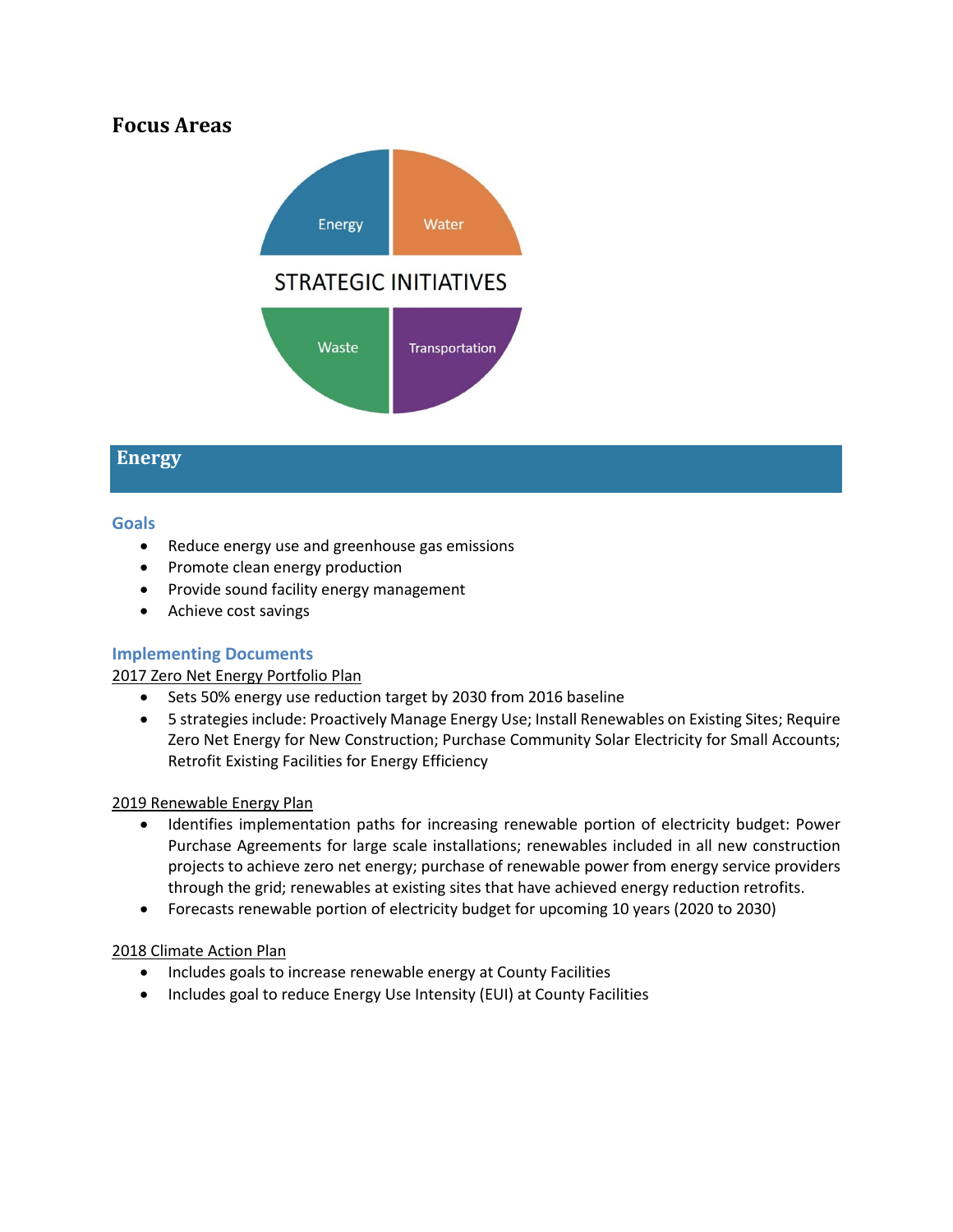## **Water**

#### **Goals**

- Reduce potable water use indoors and outdoors
- Promote water reuse systems where feasible

## **Implementing Documents**

### 2018 Climate Action Plan

- Sets potable water reduction goals for 2020 and 2030
- Establishes water savings requirements for new construction and landscaping

#### 2017 Zero Net Energy Portfolio Plan

• Includes water savings associated with constructing efficient new facilities and reducing energy use related to transporting and using water

## **Waste**

#### **Goals**

- Increase diversion rate of solid waste from County operations from landfills
- Promote recycling, green purchasing, and source reduction at County facilities

#### **Implementing Documents**

2017 Strategic Plan to Reduce Waste

• Seeks to improve waste diversion in County operations

#### 2019 County Operations Waste Diversion Plan

- Seeks to achieve 75% diversion for County Operations
- Establishes three phase program that focuses on service level monitoring and adjustment, staff education, and targeted implementation/pilot programs (i.e., onsite composting).

#### 2018 Climate Action Plan

• Seeks to increase solid waste diversion at County Facilities

# **Transportation**

## **Goals**

- Reduce carbon emissions from Fleet vehicle exhaust
- Reduce Fleet vehicle miles traveled
- Eliminate underutilized vehicles to decrease size of Fleet
- Electrify the Fleet where possible